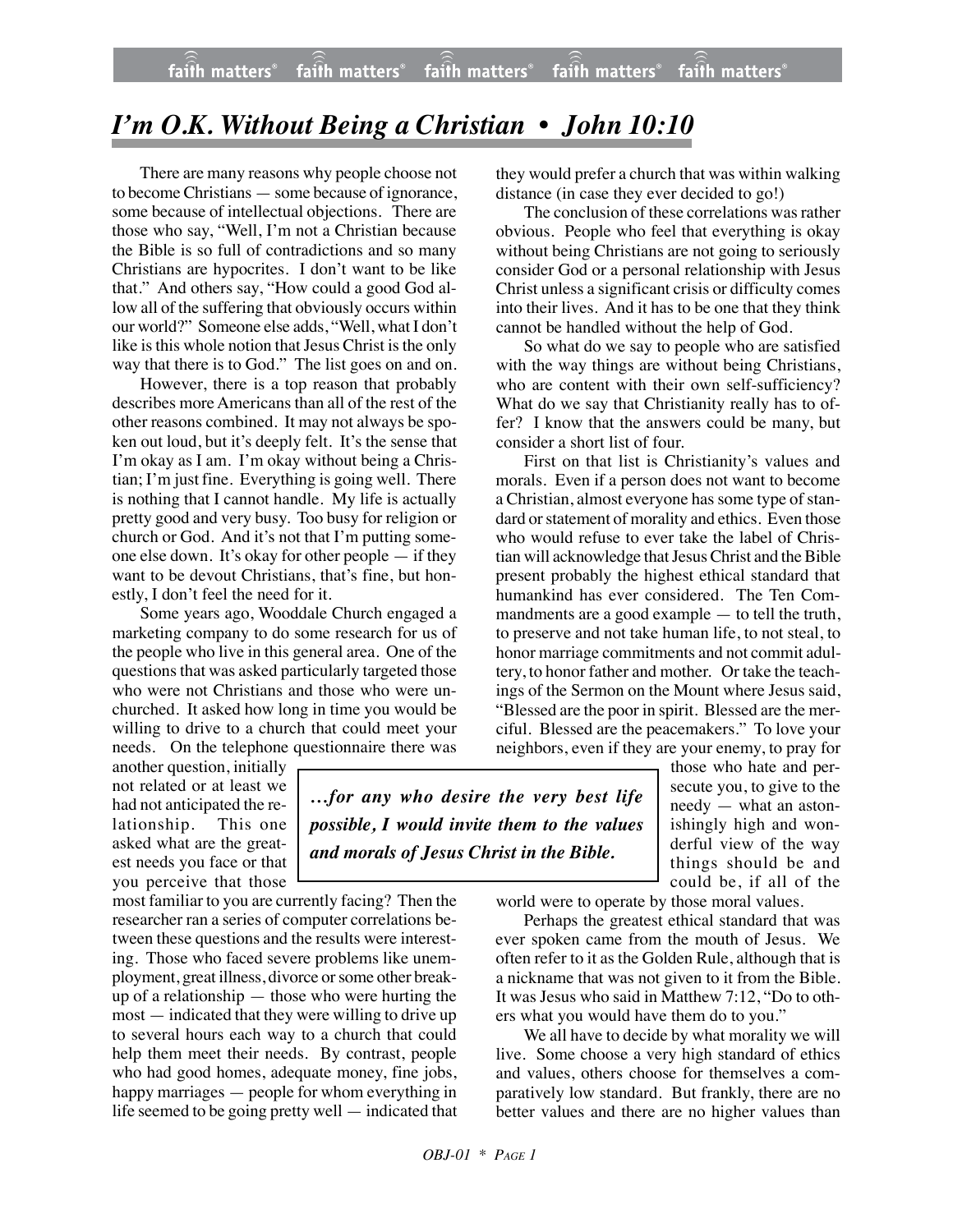those of Christianity. In fact, even people who would choose not to be Christians many times would say that they will try to live by the moral standards and the integrity of the Bible and of Jesus Christ. So then, for any who desire the very best life possible, I would invite them to the values and morals of Jesus Christ in the Bible.

Second on this short list of considerations is the permanent relationship that comes from being a Christian. I think that it's safe to say that we all desire lasting relationships. We all want to be connected. Everyone of us has the desire to be needed and to need others. We want to be known. We like it when other people know our names, when they know about us, when they know what we like and what we dislike and we want to know other people as well. We want there to be people about whom we know the secrets of life, the idiosyncrasies, the personal distinctives. We acknowledge that if life is without those relationships, life can be difficult indeed.

Children who are not cuddled or held, that are not loved in the early stages of their lives, will often carry emotional and psychological scars throughout the rest of their lives. We know that every September as children go off to school, they are concerned about which teacher they will have and they are concerned about the school bus. They are concerned about which classes they will take and how they will do. But probably for every child the number one item at the top of the "school concerns list" is friends. Will my friends be in my class? Will my friends still like me after the summer? Will I make new friends? Will I be able to keep old friends?

Relationships and friendships are all-important and that comes into adult life as well. We all could probably outline our biographies not in terms of the jobs that we have had or the places that we have lived, but in terms of relationships. Almost all of adult life is spent developing, or servicing or concluding relationships with other people.

Relationships are very important. But human relationships, as you well know, can be very difficult. Relationships can be fragile and disappointing. They can be painful if they do not work out well. Parents who dearly love their children and invest all of their lives in them find that when those children grow up, they move away. They establish lives and relationships of their own and there is a sense of loss. Couples, as much as they have said that they are in love, break up and even the best of relationships is divided by death.

As we followed the news of the deaths of Princess Diana and Mother Theresa, we listened to the commentators on television trying to figure out what exactly was going on. Why were so many hundreds of millions of people so engaged and so deeply touched by the lives and the deaths of these famous women whom they had never met?

For many, it was all because of a relationship, a sense of connection to compassion — a sense that here were vulnerable people, real people, people that had pieces of their lives that were similar to pieces of our lives. Even though there was never a formal greeting or meeting, there was that sense that a car crash and a heart attack had ripped apart a relationship that was very important. For those who are limited to human relationships, the inevitable conclusion is that they have been left alone.

Sooner or later, for one reason or another, every human relationship comes to a conclusion. That means that ultimately the best of human relationships can leave us lonely and isolated and frightened and we don't want that. We have this deep need for connection and intimacy and it is a scary thing to imagine that at some point we would lose what we count to be so all important. That is why for Christians there is such an important and an eternal difference. It is that we can have that kind of personal relationship with God Himself.

God is quoted in Hebrews 13:5, saying, "Never will I leave you; never will I forsake you." Matthew 28:20 quotes Jesus saying, "I am with you always." That is to say that, as Christians, we can have a relationship with God that, even when He knows the worst about us, He does not break off the connection nor cease to love us. Not even death itself can steal the most important relationship of all and that is the relationship that we have with God. Even when others may fail us or divorce us or leave us through death, God remains close. In fact, for Christians, through His Holy Spirit we have God Himself inside of us, indwelling every disciple of Jesus Christ. It convinces me that one of the very best reasons to become and be a Christian is this supernatural assurance that we will never ever be alone again.

Third on the list, is purpose for life. We all need a reason to live, otherwise life becomes either ultimately selfish or completely meaningless. Now, of course, there are millions of people who are not Christians who have reasons for life. You can go through a bookstore and you can purchase a broad array of books that will help you define your purpose in life, write a purpose statement or develop a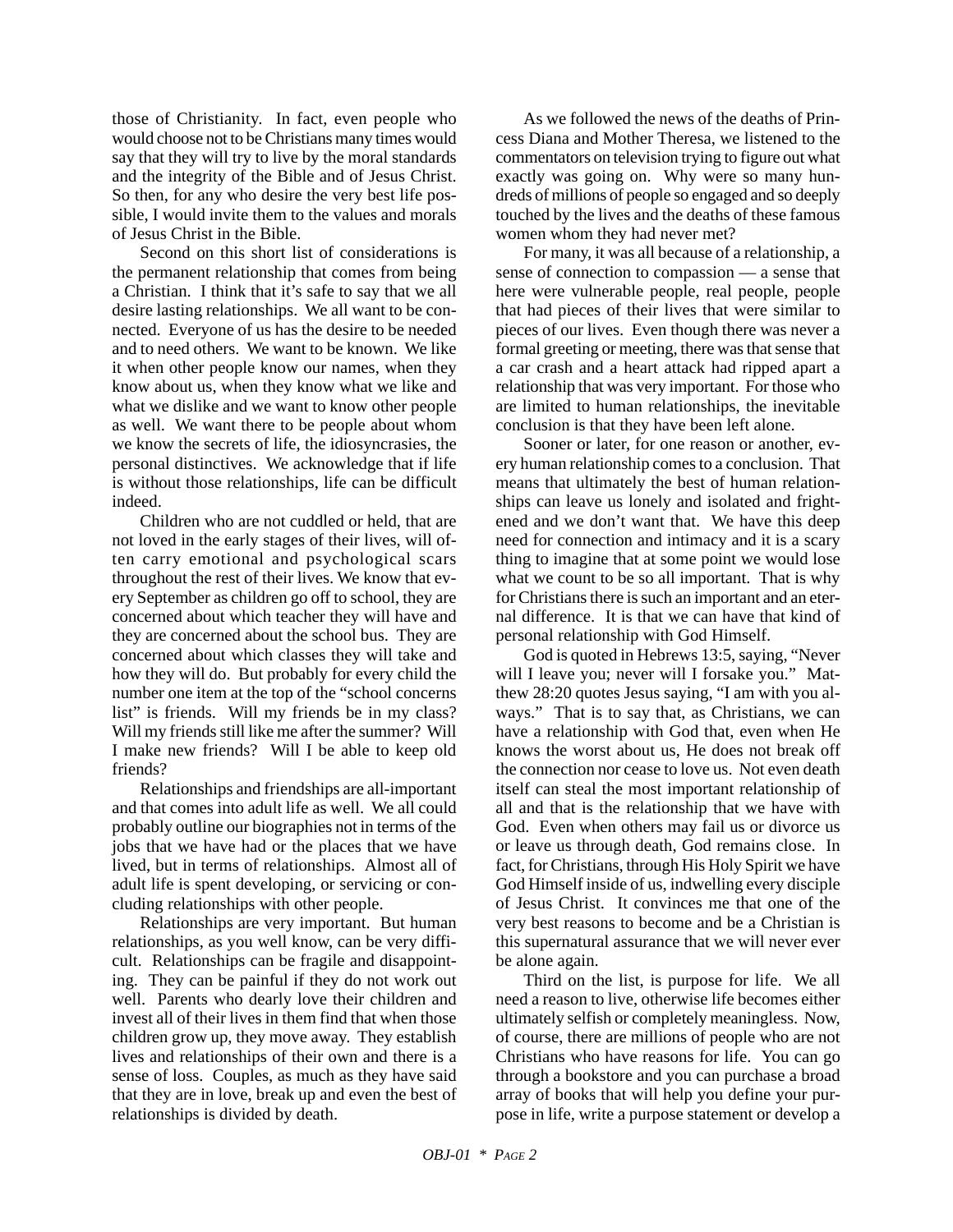strategy and how to go about it. They frequently top the best seller list. The variety is endless.

There are some who would say, "My purpose in life is to make and keep money" and others would say, "That is so selfish. My purpose in life is to have and to raise children and therefore to reach into generations that are beyond myself. My children are everything in my life." Others would say, if they admit it, "I'd like to be famous and powerful. There is all this downside about celebrities, but my goal in life is to be a celebrity." For others it's a very physical thing — it's being in good shape, it's being terrific looking, it's being well dressed and turning other people's eyes. For many it's to have fun. They think it would be terrific at the end of life to be able to say, "I had a good time; it was great!" For those who are more generous, it is to live for others. It is to do good.

But the difference, the advantage to being a Christian, is that purpose in life is tied to God Himself. To be a Christian is to live for God's purposes, to live for God's pleasure. It is to work for something and for Someone who is infinitely bigger than ourselves. It is that wonderful sense of purpose that we can leave a mark on all of eternity and not be limited to the number of years between our birth and death.

When presidents reach their last term in office they think increasingly about how they'll be understood by history, the mark that they'll leave. At this point in his career a president will often decide on the signing of a bill, not so much in terms of the opinion of Congress or the polls, but how will this make a difference, five, ten or fifty years out? How will historians not yet born interpret me to some

generation a century from now in terms of the difference I made for the history of my country?

I think there is a bit of

that in all of us. We would like to have an immortality that leaves a mark beyond our lifetime. For Christians, that desire is fulfilled in God. Throughout the Bible there are multiple calls for us to make a difference as God's servants in shaping eternal history. It is an amazing and wonderful thing that we become, as Christians, the agents of God. While we may not be famous to people very far away, in our places of employment and in our neighborhoods and homes we are actually representing God in the shaping of this piece of our world. In this piece of history we are the implementers of the will of God. We are being recorded in the history books of heaven

for the difference we make. Now for me, at least, that gives an enormous sense of importance. It gives me an incredible sense of self-worth to be able to say that I live to serve God. I am really making a difference because I am a Christian — a difference that will last forever, with rewards not necessarily of this lifetime. As Christians we will receive awards in heaven that will far exceed the highest accolades of life here on earth.

Jesus put all this together in a couple of statements in Matthew 6. He said, "Do not store up for yourselves treasures on earth, where moth and rust destroy, and where thieves break in and steal. But store up for yourselves treasures in heaven, where moth and rust do not destroy, and where thieves do not break in and steal." In other words, where it lasts forever. Jesus also said to seek first His kingdom and His righteousness. When we do that, all of the other things that are temporal and that non-Christians may consider to be most important will automatically be cared for by God as well. We've often been reminded that when life comes to an end that we "can't take it with us." Whether a princess or a pauper, you cannot take your wealth or title or home or any other possession with you when you die. It can be a tragic thing to waste all of life on things that in fact will not last. How much better to have a purpose in life so that at the end of life you can say, "I lived for God and what I did really counted forever."

Almost half a century ago, a young missionary in South America named Jim Elliott, was killed. Sometime before he died he wrote a statement in his journal that has often been quoted. He summed up this business of purpose of life when he said,

> "He is no fool who gives what he cannot keep, to gain what he cannot lose." That is so insightful. So much of what we

have now, what difference does it make if we lose it if we can keep what cannot be lost? Purpose in life is one of the truly great reasons to be a Christian.

But there is a reason that tops them all — has more weight than all the rest of them combined. It is the last on this short list and it's eternal life. For to be a Christian means living forever and to not be a Christian means dying forever.

At the end of John chapter 3 there is a statement that is kind of uncomfortable; I admit that it's uncomfortable, so I'll just read it slowly and let us try and get the point. John 3:36 says, "Whoever

*Purpose in life is one of the truly great*

*reasons to be a Christian.*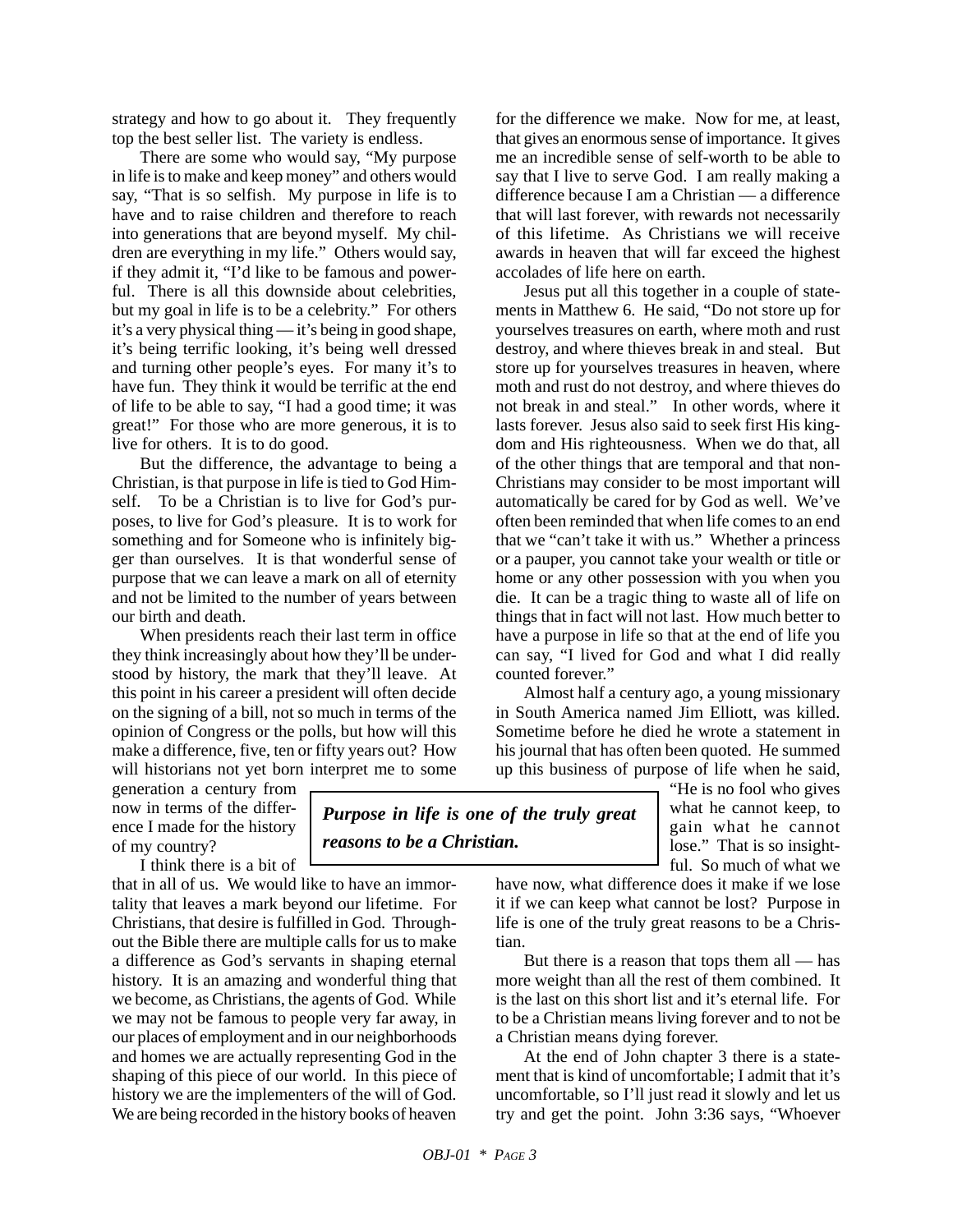believes in the Son has eternal life, but whoever rejects the Son will not see life, for God's wrath remains on him." That is then to say, that to be a Christian is to be guaranteed eternal life and to not be a Christian is to choose death and the wrath of God.

What it really comes down to isn't so much a matter of being okay without being a Christian when life is going well. It comes down to the eternal value of being a Christian when life comes to an end.

Have you been there when somebody has died? I don't mean actors on

…*to be a Christian means living forever and to not be a Christian means dying forever.*

television, but have you actually watched someone die? I have. I have seen Christians die and I've seen non-Christians die and it appears to me that there is a very dramatic contrast, far more than I have words to describe. Those who have faith in Jesus Christ, who know that they have eternal life, they die differently. They really do. They die with a peace and a certainty that is nothing short of supernatural. It is an amazing thing to witness. But by unfortunate contrast, those who die without hope, without certainty, without eternal life, are hopeless. It is just not something you want to see.

Now I know that there are many people who say, "Well, I kind of agree with all this. The way I figure it, there are some things I want to do and take care of right now but at some point I really want to get serious with God and be genuine in my commitment to Jesus Christ. I would like to be considered a devout follower of Him, but I'll get to it." There is a danger to that. The obvious danger is that we don't know when we are going to die. All

any of us need to do is to pick up today's newspaper or turn on any radio or television news show and we will be vividly reminded that we can be suddenly surprised by death. It is not a wise thing to imagine that we will live a long time.

There is a more subtle matter to consider as well, and that is that the older that we get, the less likely that we are to change. We know, for example, that people who come to faith in Jesus Christ are most likely to do so as children. The percentages drop significantly when a person becomes an adult. By the time someone is in his or her thirties, forties or

fifties it is not very likely that change will take place and the percentages are extremely small by the time someone is in his or her sixties, seventies or eighties. Frankly, not being a Christian becomes a habit. I heard recently that if you want to make something a habit, you need to stick with whatever that discipline may be for about two months. For a majority of people, doing the same thing every day consistently for two months will go a long way to establishing that as a habit for life. To take more than

> two months and repeatedly choose not to be a Christian and say, "I'm okay with the way my life is," is a major step towards developing a habit that will last a lifetime.

> The far better way is to live every day with the confidence of the Christian.

The confidence in faith that not even death itself can take away eternal life. To be able to say with St. Paul that if I live, then I will live for Jesus Christ and if I die, well, then I'll die and go to heaven to be with Jesus Christ which will be far better. I'm convinced that to have eternal life is the very best reason to be a Christian. And it is the reason that lasts forever.

An old friend of mine got to thinking about a woman who was a high school classmate of his and he decided to write her a letter, for his experiences with her indicated to him that she was not a Christian. As I recall, he said he wrote and rewrote until he sensed that he had gotten his long letter just exactly right. The letter was designed to persuade her that she was not okay not being a Christian. It was to try and persuade her to come to faith in Jesus Christ. He mailed the letter and waited for her response.

Several weeks later he received a very short note back from her. It said, "Dear Dick, Go to hell.

*…to have eternal life is the very best reason to be a Christian. And it is the reason that lasts forever.*

Carol." Now, obviously she did not think that she wanted to become a Christian. She thought she was okay the way she

was. In my experience, most people are not as antagonistic as that. Most of us are just busy — busy and probably doing pretty well.

But it really isn't okay not to be a Christian. It is missing out on the very best. How much better it is, how wonderful because of the values and the morals of Jesus Christ in the Bible, to be a Christian. How good it is because of the permanent rela-